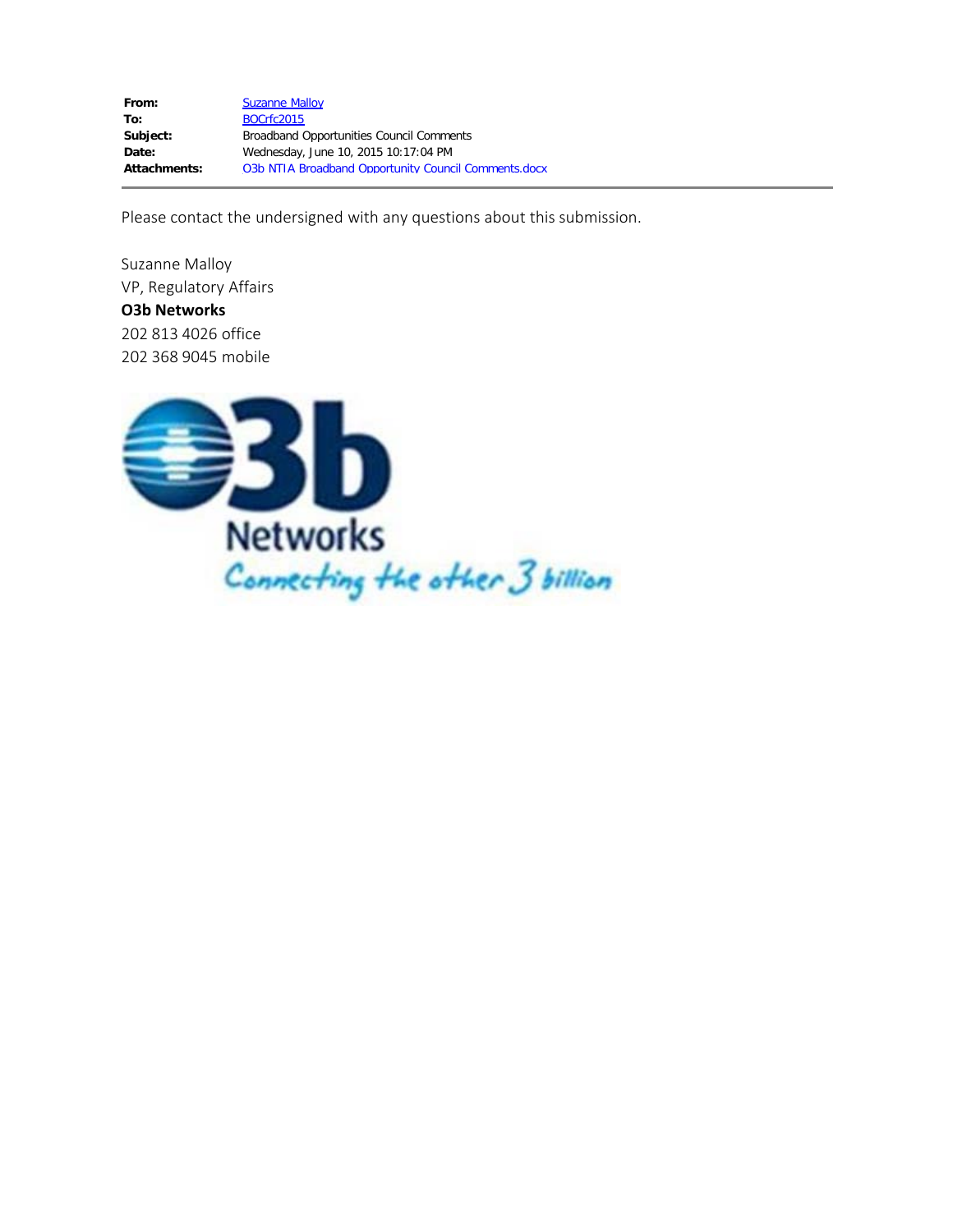

June 10, 2015

### Via e-mail

National Telecommunications and Information Administration U.S. Department of Commerce 1401 Constitution Avenue, NW, Room 4626 Washington D.C. 20230 Attention: Broadband Opportunity Council [BOCrfc2015@ntia.doc.gov](mailto:BOCrfc2015@ntia.doc.gov)

Re: Broadband Opportunity Council Notice and Request for Comment, Docket No. 1540414365-5365-01

O3b Limited ("O3b") is pleased to submit comments in response to the Broadband Opportunity Council's Notice and Request for Comment. O3b supports the Council's efforts to facilitate broadband deployment and adoption in the United States and looks forward to working with NTIA, the RUS, and the agencies in the Broadband Opportunity Council ("the Federal Agencies") to deploy competitive and innovative broadband services throughout the United States.

### **Background**

O3b is a global satellite company operating a 12-satellite worldwide broadband system of nongeostationary ("NGSO") satellites in an equatorial Medium Earth Orbit ("MEO"). O3b's constellation is designed to connect the "other 3 billion" people who do not currently have adequate broadband access to the Internet, by enabling very high speed, low latency, and affordable broadband connectivity via Internet Service Providers, telecom operators, large enterprises and governments.

The O3b satellite network operates its uplinks worldwide today in the 27.6-28.4 GHz and 28.6- 29.1 GHz frequency bands and its downlinks in the 17.8-18.6 GHz and 18.8-19.3 GHz bands. Each of O3b's twelve satellites features 10 targeted, steerable spot beams that can be directed nearly anywhere in the Continental United States ("CONUS"). Each spot beam is capable of providing data rates up to 1.6 Gbps per beam (providing up to 800 Mbps in each direction). O3b's orbital location, which is much closer to the Earth than geostationary satellite systems, and its high power, spot-beam design allow O3b to provide this capacity with a latency between 120-150 milliseconds. It is this latency that allows O3b's MEO satellites to provide a true broadband experience, supporting real time applications such as Skype, cloud services and real time gaming over connections offering fiberlike performance.

Founded in 2007, O3b commenced its global operations in mid-2013 and commercial service provision in September 2014. O3b is already providing ground-breaking satellite broadband connectivity to the U.S., Caribbean, Latin America, Africa, Asia Pacific, and the Middle East. In the United States, two of O3b's key gateway earth stations supporting these global operations are located in Vernon, Texas and Sunset Beach, Hawaii. The Hawaii earth station also provides TT&C control functions for the O3b satellite constellation. In addition to these licenses, the Federal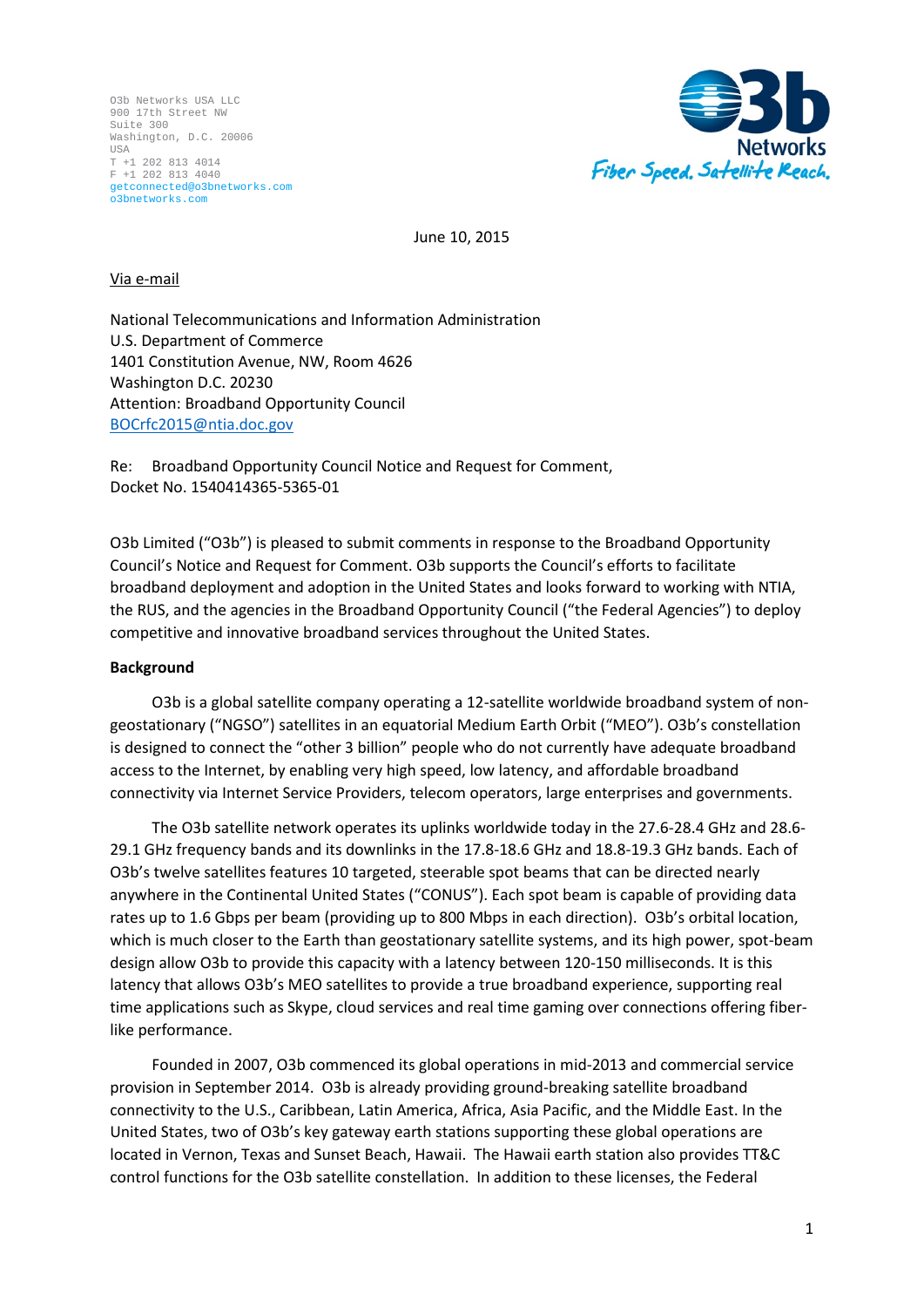Communications Commission ("FCC") has granted O3b market access to the U.S. market<sup>[1](#page-2-0)</sup> as well as several other authorizations to O3b for earth station operations across O3b's full frequency spectrum.<sup>[2](#page-2-1)</sup>

Because the latency and data speeds provided over the innovative O3b satellite system are comparable to terrestrial fiber services, the market for O3b's unique capabilities is developing in unanticipated ways. The customer adoption of the O3b Ka-band satellite service across all of its frequency bands has been a resounding success, notably for end users who now experience high speed Internet services like they never have before. A significant portion of O3b's have accelerated their planned uptake or ordered additional capacity in the first year in service. O3b is already planning to add satellites to its constellation.

As an active incumbent satellite operator, O3b is pleased to submit recommendations and proposed actions that the federal government can take to promote broadband deployment, adoption and competition, including discussion on regulatory barriers that unduly impede investment in and deployment of broadband services in the United States.

### *A. Overarching Questions*

# **1. How can the federal government promote best practices in broadband deployment and adoption? What resources are most useful to communities? What actions would be most helpful to communities seeking to improve broadband availability and use?**

The federal government can promote best practices in broadband deployment and adoption by supporting policies that foster a diversified marketplace based on different types of communications technologies, and not focus primarily on a single technology, such as terrestrial mobile services. This lack of balance is a particular risk in the civil and federal management of frequency spectrum for mobile, fixed, and satellite services. Advancing broadband deployment to all citizens may not be achievable if the U.S. federal government's spectrum policies do not recognize that:

- Satellite services are well established and are providing essential broadband connectivity today;
- The satellite industry is currently in an expansion mode (particularly in the Ka-band where O3b operates today);
- Satellites inherently have advantages that other technologies do not have;
- Satellite services are complementary to and compatible with many terrestrial services; and
- Satellite services form an integral part of the nation's communications infrastructure for the provision of broadband services – today and tomorrow.

<span id="page-2-1"></span><span id="page-2-0"></span> $\frac{1}{1}$ <sup>1</sup> See O3b Limited, Call Sign S2935, File No. SAT-LOI-20141029-00118 (granted Jan. 22, 2015) ("O3b PDR").<br><sup>2</sup> The FCC has also granted operational and experimental earth station authorizations to O3b service partners (e.g., SES Government Solutions and American Samoa Telecommunications Authority) and manufacturing partners (e.g., Kymeta, AvL and Harris Caprock).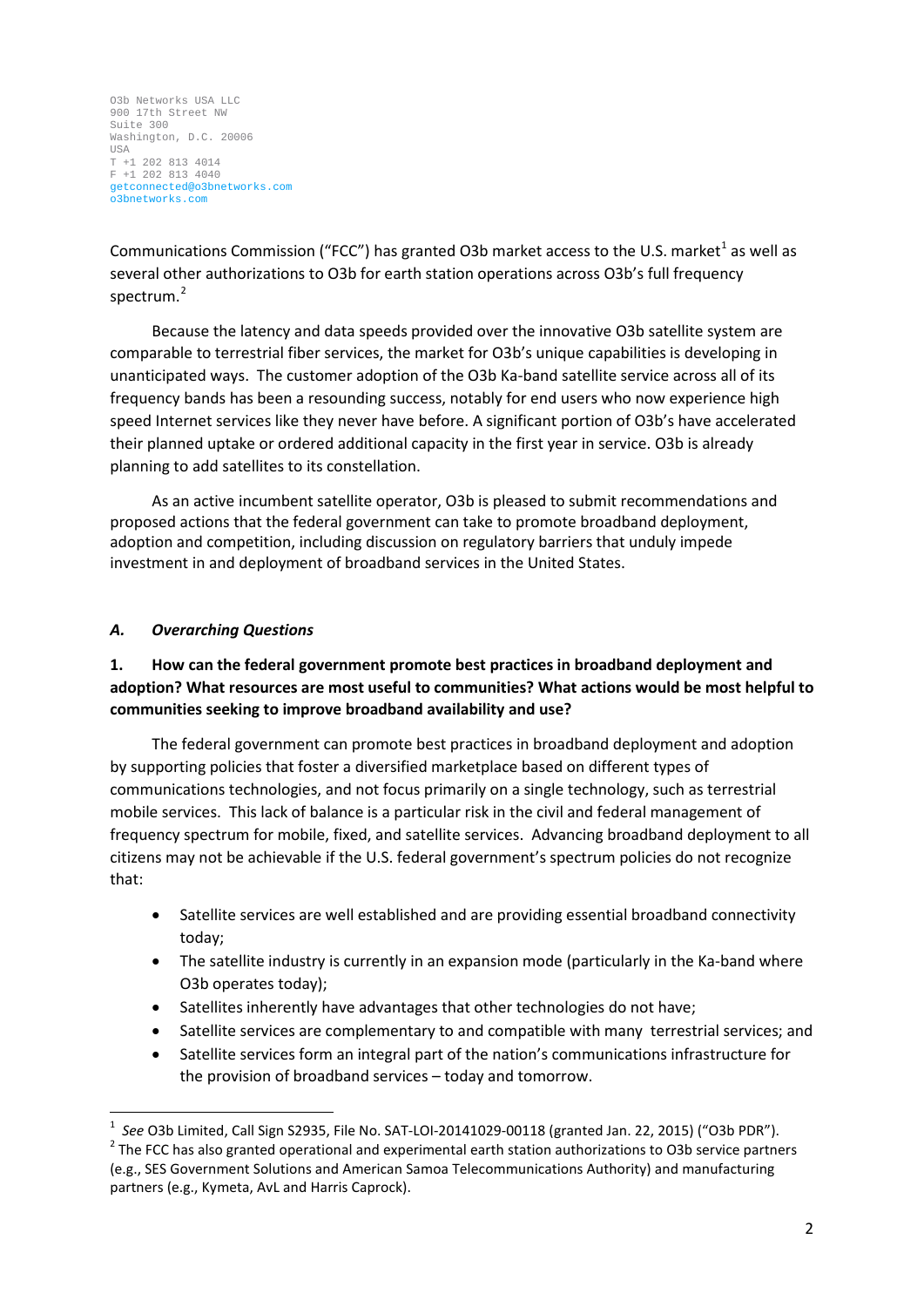Spectrum policy drives investment, innovation and competitive offerings, if there is regulatory certainty. In order to expand its investment, innovation and competitive offerings in broadband services, the Fixed-Satellite Service ("FSS") industry, of which O3b is a part, requires that the federal government

- Reinforce the U.S.' commitment to spectrum that has been allocated to the FSS;
- Consider ways in which the U.S. can better harmonize its spectrum allocations for FSS with those of the ITU and other countries, particularly in the Ka-band; and
- Ensure that satellite systems can access sufficient bandwidth in the future to support nextgeneration satellite innovation and applications.

# **3. What federal regulations and/or statutes could be modernized or adapted to promote broadband deployment and adoption?**

O3b's low latency and high capacity make it the ideal option to provide true broadband service where it has not yet been deployed, and to dramatically improve broadband connectivity to other areas. An open and certain market would boost O3b's ability to sell its capacity to rural ISPs and to offer backhaul services to local and regional mobile providers. However, O3b will need protected access to its full operating spectrum in order to grow its service in the U.S.

The satellite industry is experiencing strong demand for its Ka-band services, and is bringing significant amounts of capacity to market near-term to meet that demand. Most of the satellite operators around the world have either already launched or are developing Ka-band satellite systems, including operators that serve the United States. The Ka-band is highly important to the industry as capacity constraints and other services pressure satellite services out of lower bands. Kaband satellites are offering competitive options to terrestrial-based networks for some applications, and for many applications – including remote broadband services – satellites offer the only means for broadband connectivity. Ka-band broadband satellite services are emerging as completely marketdriven networks, employing a range of business models to succeed in a wide range of markets, including in competition with, in collaboration with, and in the absence of terrestrial wireless broadband services.

However, the current U.S. spectrum allocations restrict satellite services in the Ka-band, where O3b and other cutting edge, High-Throughput Satellite ("HTS") systems operate. These restrictions occur in bands that are globally allocated for satellite services, such as the 27.5-28.35 GHz band and the 17.8-18.3 GHz band.

Although those bands are allocated to Fixed Satellite Service ("FSS") on a co-primary basis internationally, the FCC has made Local Multi-point Distribution Services primary in the 27.6-28.35 band and fixed service primary in the 17.8-18.3 GHz band. As a result, the current U.S. federal spectrum scheme relegates FSS to secondary status in more than half of O3b's service bands. The O3b system has successfully shared spectrum with the primary services in these bands. If protection from harmful interference in those bands were afforded to the FSS, O3b and other HTS systems would be able to offer expanded broadband capacity to more U.S. markets that lack broadband access. In 2015, O3b offers market ready solutions for service providers targeting underserved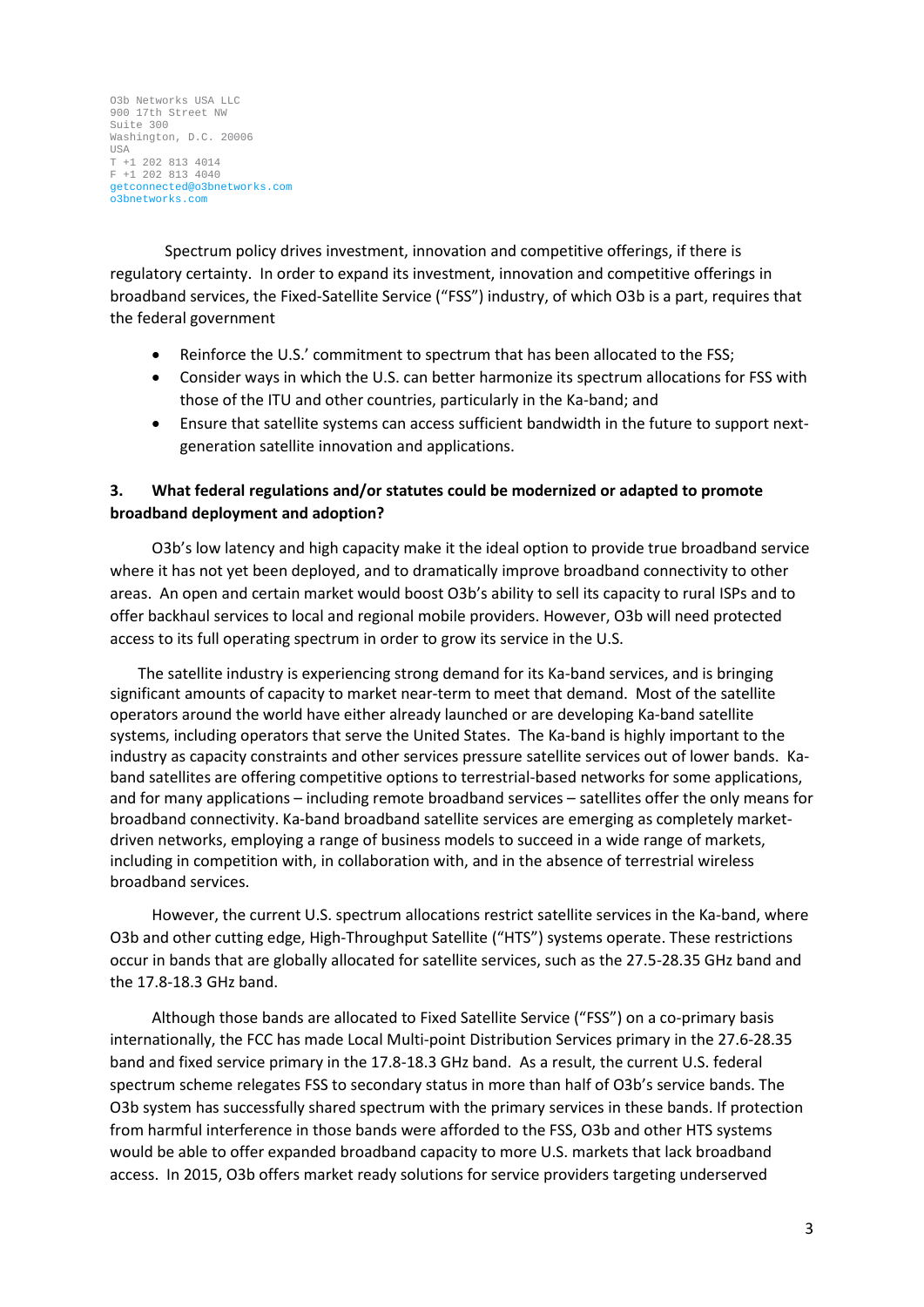populations in the U.S. If the Federal Agencies are looking for additional means to promote broadband adoption for these populations, they should strongly consider resetting the Ka-band allocations and allocating the FSS to operate on a primary basis in the 27.5-28.35 and 17.8-18.3 GHz bands so that HTS systems like O3b can expand broadband availability to more of the U.S. public.

More troubling is that the FCC has recently initiated a proceeding<sup>[3](#page-4-0)</sup> to consider the nationwide allocation of these bands to future mobile services that may be best suited to serve high density urban populations.<sup>[4](#page-4-1)</sup> Although numerous satellite operators, including O3b, are currently utilizing the 27.6-28.35 band, the proceeding highlights the risk that broadband satellite access to this spectrum will be further marginalized in favor of a mobile technology that will deploy sometime in the next decade and will likely offer few, if any, solutions to the U.S. non-urban markets that do not already have 4G broadband access.

If the federal government is committed to providing the best possible broadband access to rural and underserved markets, it must expand, and not further restrict, spectrum access for the services best suited to serve those populations, such as FSS.

# **5. How can the federal government best collaborate with stakeholders (state, local, and tribal governments, philanthropic entities, industry, trade associations, consumer organizations, etc.) to promote broadband adoption and deployment?**

It is important for the federal government to recognize and acknowledge in its policies and broadband program tenders that some solutions for broadband deployment to underserved populations may require a combination of services (i.e. satellite providing backhaul capacity for a rural mobile services provider). FSS can provide standalone broadband services, and the flexibility offered by satellite technology allows FSS to play a key role in a multi-service broadband network architecture as well. The federal government should endorse and encourage broadband network solutions that use different technologies to complement and extend each other to provide timely, advanced broadband solutions to these communities.

### *B. Addressing Regulatory Barriers to Broadband Deployment, Competition, and Adoption*

**8. What inconsistences exist in federal interpretation and application of procedures, requirements, and policies by Executive Branch agencies related to broadband deployment and/or adoption, and how could these be reconciled? One example is the variance in broadband speed definitions.**

O3b believes that the focus of Executive Branch should be on deploying the best broadband services available to communities that lack broadband access. Federal agencies should consider broadband speed as one of several relevant factors in broadband deployment rather than as a bright line metric for program requirements or funding. Whether these services meet an arbitrary

<span id="page-4-0"></span> <sup>3</sup> *Use of Spectrum Bands Above 24 GHz for Mobile Radio Services*, GN Docket No. 14-177, *et al.*, Notice of Inquiry, FCC 14-154 (rel. Oct. 17, 2014) (hereafter, "NOI"). 4 NOI, ¶10.

<span id="page-4-1"></span>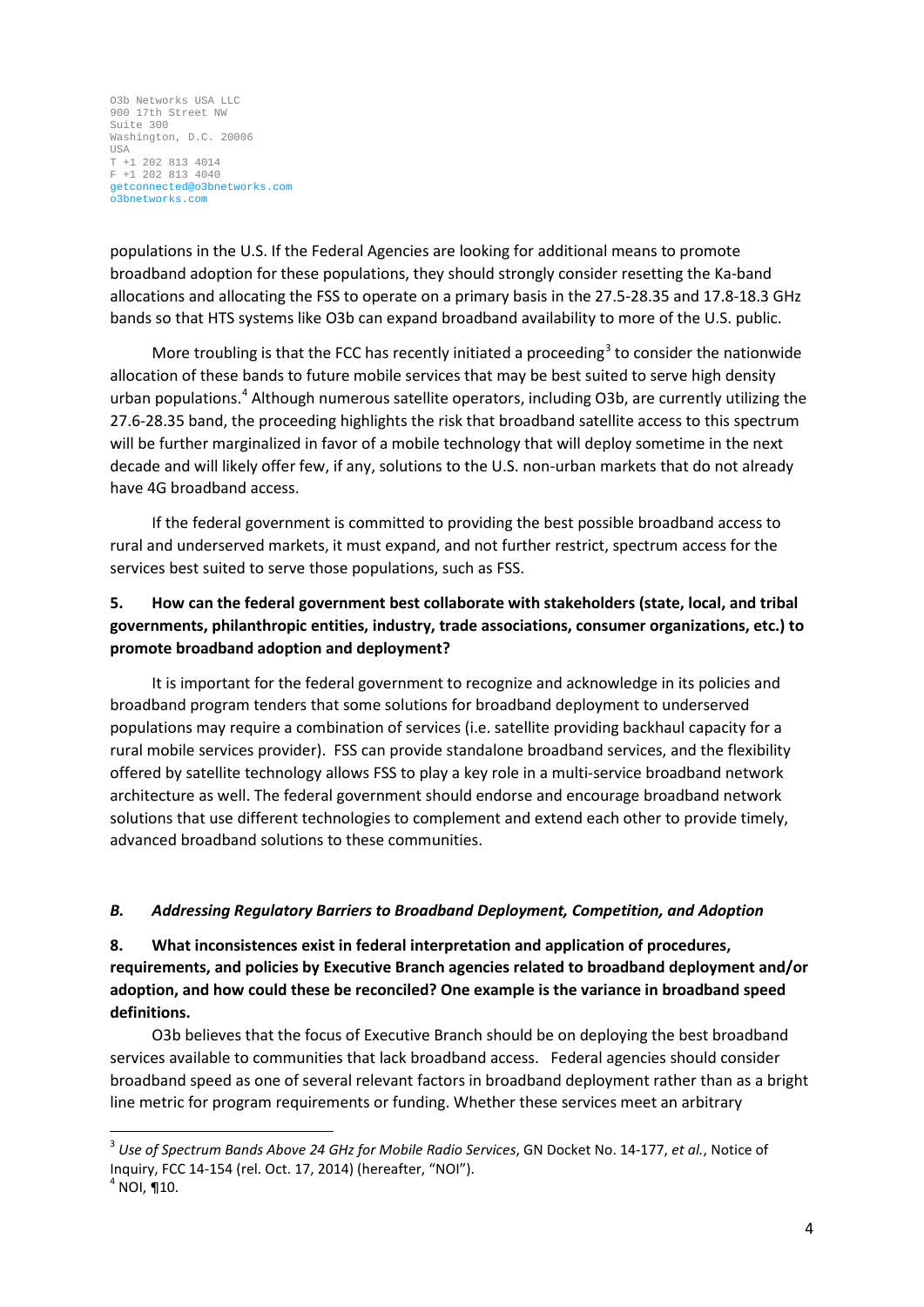benchmark is less relevant to serving these communities than the overall focus on allowing residents in these communities to take part in the global digital community. Similarly, to the extent the prevailing policy and regulatory environment has prioritized on modality, mobile services, over other spectrum-based services for broadband service delivery, it overlooks opportunities for using multiple technologies to complement each other and to extend broadband networks into rural and other underserved communities.

While satellite services traditionally have difficulty sharing spectrum with mobile services, FSS systems can also play a critical role in the provision of mobile services. In many instances, satellites can provide much needed backhaul capacity for mobile networks expanding or enhancing their networks. Indeed, O3b is already providing backhaul 3G services to mobile operators abroad.<sup>[5](#page-5-0)</sup>

The mobile industry has expressed concerns about an exponential growth in data demand, particularly with the growth of the "Internet of Things."<sup>[6](#page-5-1)</sup> FSS technology couples high capacity with large service areas and can provide the mobile industry with additional capacity to manage this data boom. But if the federal government promotes mobile access to spectrum at the cost of satellite access to spectrum, it risks disrupting the ability of the nation's communications infrastructure to weather the coming data boom, especially in areas where access to broadband services is already limited.

In order to avoid handicapping a key broadband technology, one that is innovating to serve communities that lack high-speed broadband access, the Executive Branch should promote the interest and development of all telecommunications stakeholders in a balanced way rather than focusing on the promotion of one modality of broadband service delivery.

### *C. Promoting Public and Private Investment in Broadband*

# **12. How can communities/regions incentivize service providers to offer broadband services, either wired or wireless, in rural and remote areas? What can the federal government do to help encourage providers to serve rural areas?**

The O3b satellite system provides its bandwidth through steerable spot beams that are 700 KM (for an easy reference in the rural U.S., the distance from South Dakota's southern border to North Dakota's northern border is roughly 660 km) in diameter. This system architecture could allow multiple, widely dispersed communities to secure broadband service from a single spot beam, allowing them to share the cost of broadband access.

The federal government could facilitate broadband coalitions among multiple communities, or, if they already exist, provide a database of existing community groups to better enable service providers to identify and interface with potential customers.

<span id="page-5-0"></span><sup>&</sup>lt;sup>5</sup> Caleb Henry, Somali Telcos Tap O3b Networks for HTS Services, Via Satellite, March 24, 2015,

<span id="page-5-1"></span>[http://www.satellitetoday.com/telecom/2015/03/24/somali-telcos-tap-o3b-networks-for-hts-services/.](http://www.satellitetoday.com/telecom/2015/03/24/somali-telcos-tap-o3b-networks-for-hts-services/)<br><sup>6</sup> NOI, ¶7.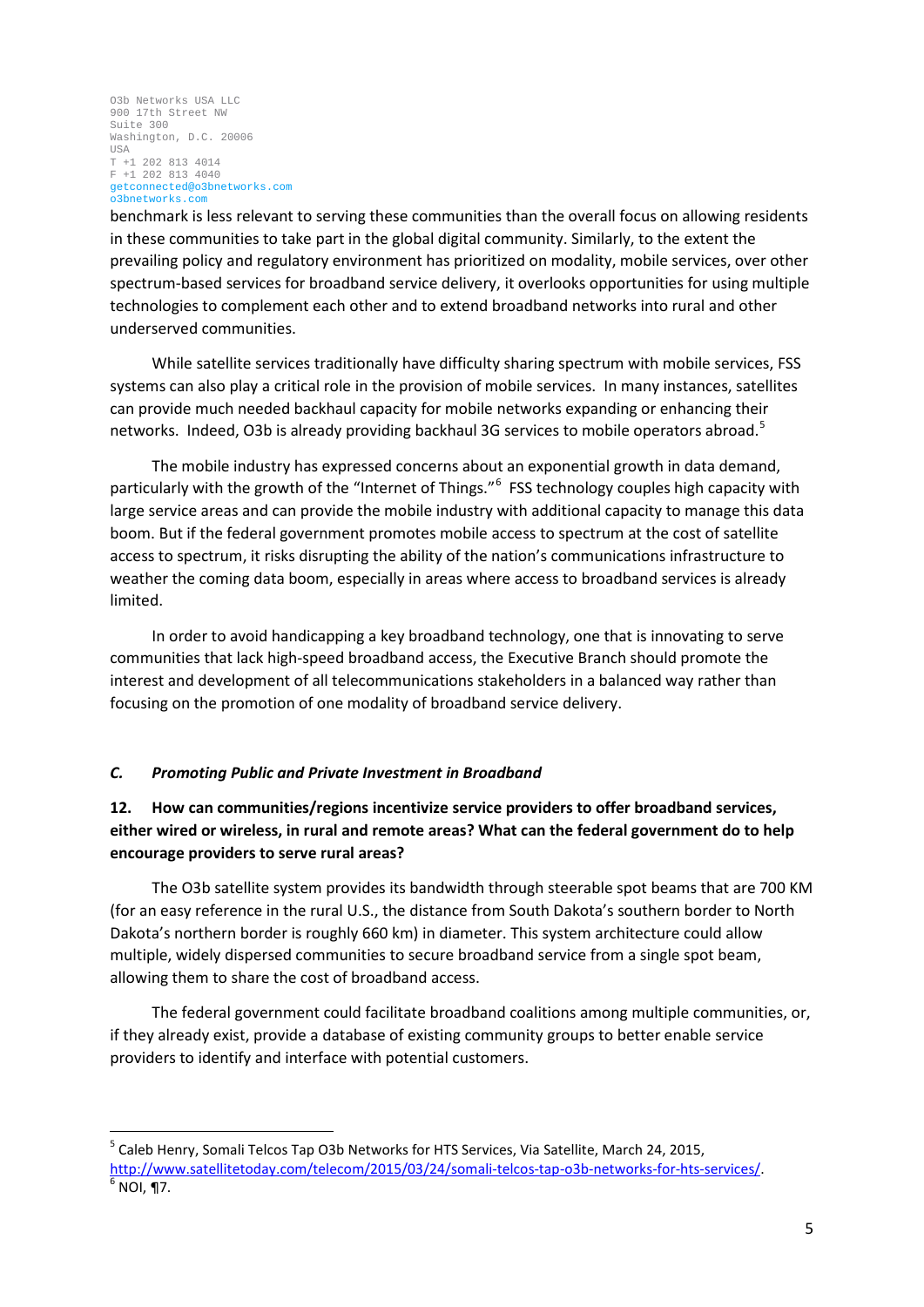# **17. Typical barriers to broadband adoption include cost, relevance, and training. How can these be addressed by regulatory changes by Executive Branch agencies?**

As noted above, access to sufficient spectrum for FSS is a barrier to broadband deployment and adoption. See O3b's answer to question 3 for how this barrier can be addressed by regulatory changes by Executive Branch agencies.

### *G. Issues Specific to Rural Areas*

# **24. What federal regulatory barriers can Executive Branch agencies alter to improve broadband access and adoption in rural areas?**

Satellite is well suited to provide internet service to isolated or underserved regions and traditional satellite operators already provide broadband service in the United States. Satellite can also provide backhaul capacity for saturated mobile communications networks. O3b's cutting edge, MEO satellite system is particularly well suited to provide both broadband capacity and mobile backhaul services to communities that lack adequate broadband access. With access to sufficient spectrum, O3b's unique combination of low latency and high throughput can allow local ISPs and mobile providers to offer broadband connectivity, even in the most isolated communities.

The federal government can improve broadband access by resisting the urge to regulate in favor of particular technologies. In order to serve the entire U.S. population, and not just the broadband-rich urban and suburban areas of the country, the federal government must consistently implement policies that allow new entrants into the U.S. broadband market and that do not favor one commercial technology over another.

O3b serves many parts of the world that face similar hurdles to acquiring broadband access as many of the underserved rural communities in the U.S. For O3b to be able to serve rural populations in the U.S., it will need regulatory certainty that it will continue to have access to the necessary spectrum bands.

The satellite industry is going through a period of rapid innovation that allows it to better serve rural communities than ever before. Satellite can provide services to the end user, data capacity to ISPs, and backhaul capacity to oversaturated mobile systems. This sort of flexibility is necessary to adequately serve the rural communities in the U.S., which generally face unusual economic or geographic challenges to obtaining broadband access.

In order to facilitate broadband access in rural areas, the Executive Branch must not promote systems that are best suited to be deployed in high density areas of the country over services that could deploy ubiquitously, including rural areas where broadband access is limited.

Compounding these issues, the federal government has recently indicated that it might reduce the satellite industry's access to spectrum rather than to expand it.<sup>[7](#page-6-0)</sup> If the federal government wants to alter regulatory barriers for increasing broadband access, it must not restrict the satellite

<span id="page-6-0"></span> $<sup>7</sup>$  NOI, ¶¶ 51-55.</sup>